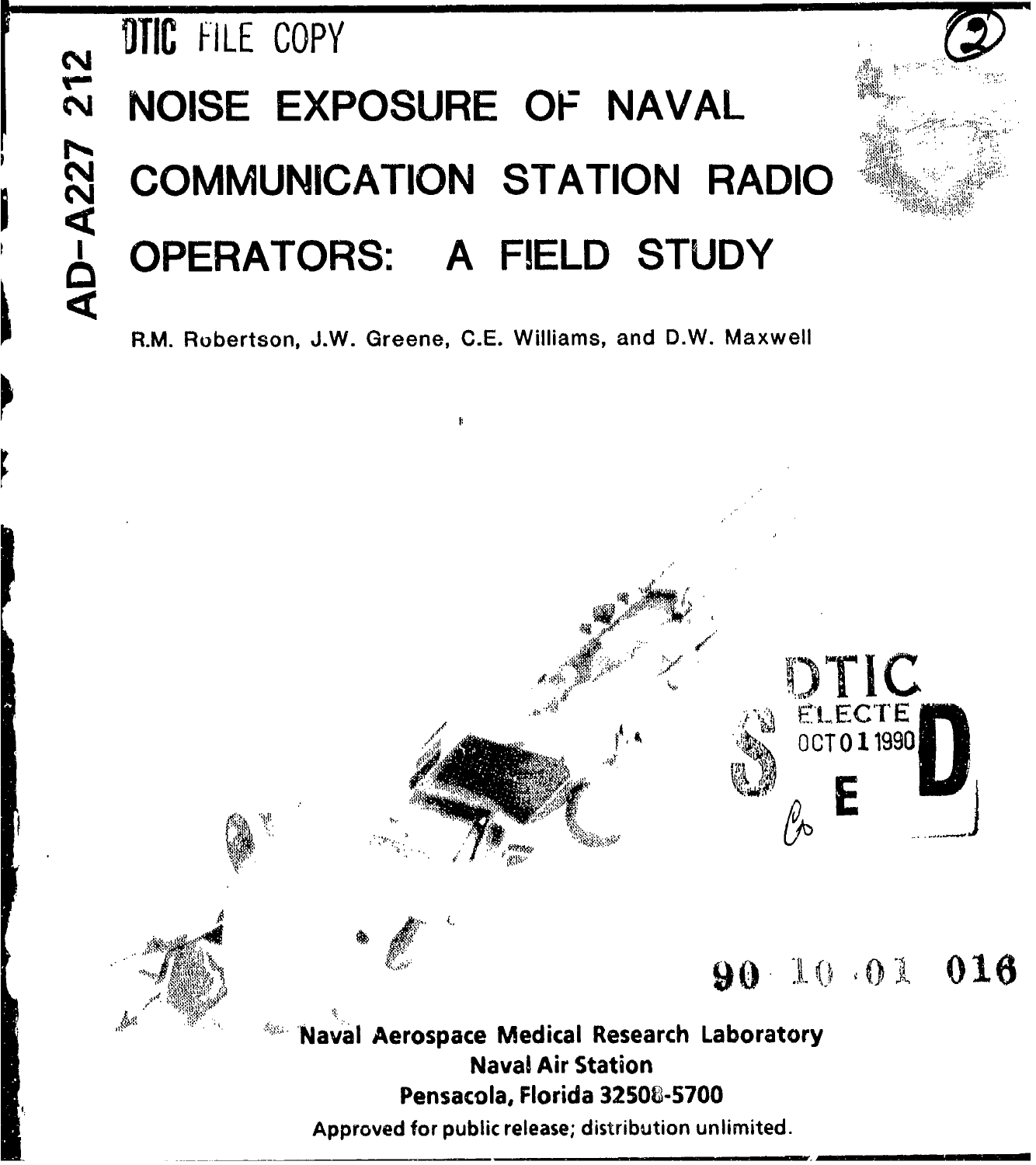Reviewed and approved 5 July 1990 **3.A. BR DY, CAPTý MSC USN**

Commanding **Of icer**

 $\frac{d^2\theta}{d^2\theta\theta}$  .



The views expressed in this article are those of the authors and do not reflect the official policy or position of the Department of the Navy, Department of Defense, nor the U.S. Government.

Reproduction in whole or in part is permitted for any purpose of the United States Government.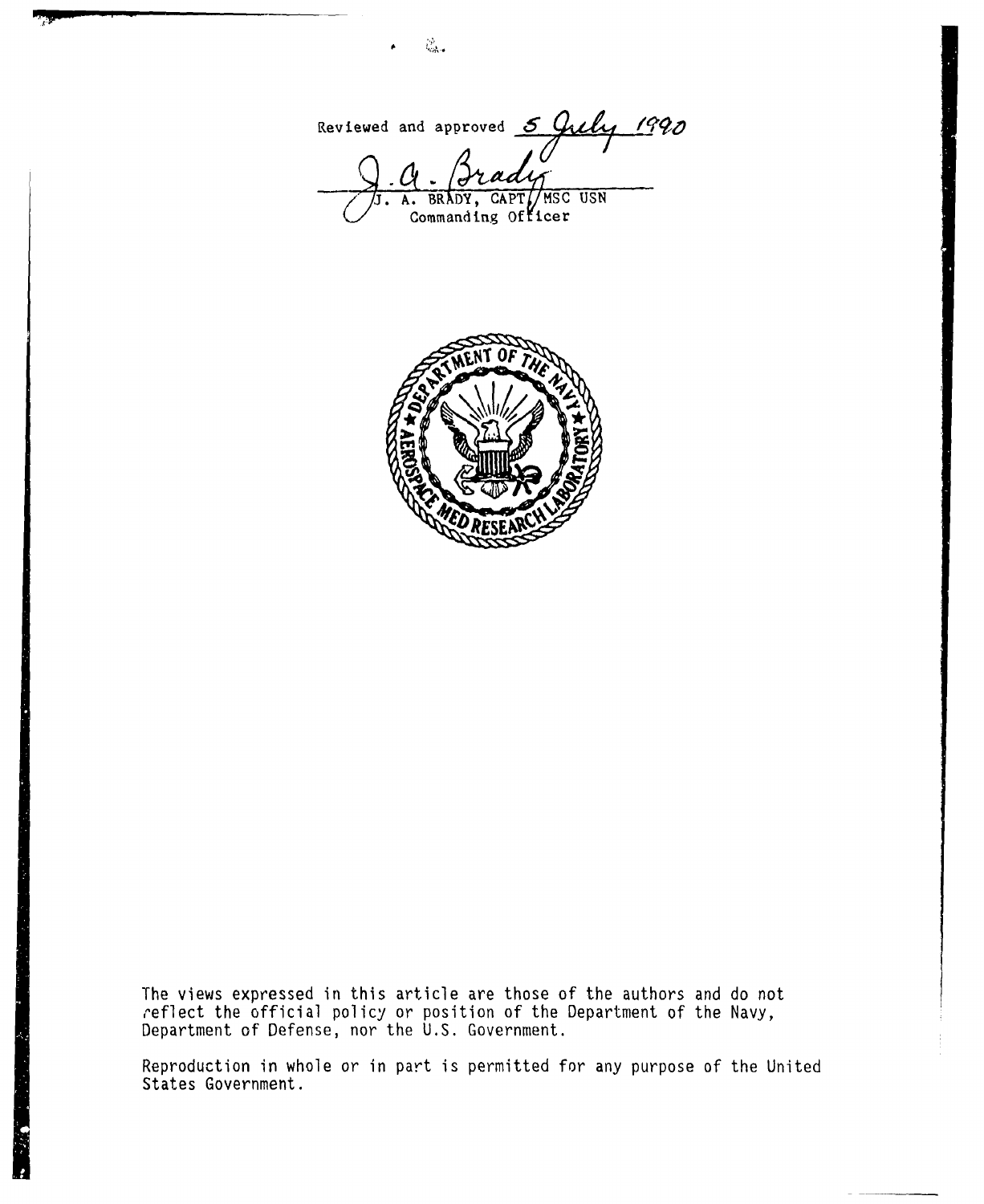|                                                                                                                                                                                                                                                                                                                                                                                                                           | <b>REPORT DOCUMENTATION PAGE</b>                                        |                                                   |                                             | <b>Form Approved</b><br>OMB No. 0704-0188                  |
|---------------------------------------------------------------------------------------------------------------------------------------------------------------------------------------------------------------------------------------------------------------------------------------------------------------------------------------------------------------------------------------------------------------------------|-------------------------------------------------------------------------|---------------------------------------------------|---------------------------------------------|------------------------------------------------------------|
| Public reporting burden for this collection of information is estimated to average 1 hour per response, including the time for reviewing instructions, searching existing data sources,<br>gathering and maintaining the data needed, and completing and reviewing the collection of information. Send comments regarding this burden estimate or any other aspect of this collection of information of information of in |                                                                         |                                                   |                                             |                                                            |
| Davis Highway, Suite 1204, Arlington, VA. 22202-4302, and to the Office of Management and Budget, Paperwork Reduction Project (0704-0188), Washington, DC 20503.                                                                                                                                                                                                                                                          |                                                                         |                                                   |                                             |                                                            |
| 1. AGENCY USE ONLY (Leave blank)                                                                                                                                                                                                                                                                                                                                                                                          | 2. REPORT DATE<br>July 1990                                             | 3. REPORT TYPE AND DATES COVERED                  |                                             |                                                            |
| <b>4. TITLE AND SUBTITLE</b>                                                                                                                                                                                                                                                                                                                                                                                              |                                                                         |                                                   |                                             | <b>5. FUNDING NUMBERS</b>                                  |
| Noise Exposure of Naval Communication Station Radio<br>Operators: A Field Study                                                                                                                                                                                                                                                                                                                                           |                                                                         |                                                   |                                             |                                                            |
| <b>6. AUTHOR(S)</b>                                                                                                                                                                                                                                                                                                                                                                                                       |                                                                         |                                                   |                                             |                                                            |
| R.M. Robertson, J.W. Greene, C.E. Williams, and<br>D.W. Maxwell                                                                                                                                                                                                                                                                                                                                                           |                                                                         |                                                   |                                             |                                                            |
| 7. PERFORMING ORGANIZATION NAME(S) AND ADDRESS(ES)                                                                                                                                                                                                                                                                                                                                                                        |                                                                         |                                                   |                                             | 8. PERFORMING ORGANIZATION                                 |
| Naval Aerospace Medical Research Laboratory                                                                                                                                                                                                                                                                                                                                                                               |                                                                         |                                                   |                                             | <b>REPORT NUMBER</b>                                       |
| Bldg. 1953, Naval Air Station                                                                                                                                                                                                                                                                                                                                                                                             |                                                                         |                                                   |                                             |                                                            |
| Pensacola, FL 32508-5700                                                                                                                                                                                                                                                                                                                                                                                                  |                                                                         |                                                   |                                             | <b>NAMRL Technical</b>                                     |
|                                                                                                                                                                                                                                                                                                                                                                                                                           |                                                                         |                                                   |                                             | Momorandum 90-1                                            |
| 9. SPONSORING/MONITORING AGENCY NAME(S) AND ADDRESS(ES)                                                                                                                                                                                                                                                                                                                                                                   |                                                                         |                                                   |                                             | <b>10. SPONSORING / MONITORING</b><br>AGENCY REPORT NUMBER |
| Naval Security Group Command                                                                                                                                                                                                                                                                                                                                                                                              |                                                                         |                                                   |                                             |                                                            |
| 3801 Nebraska Avenue, NW                                                                                                                                                                                                                                                                                                                                                                                                  |                                                                         |                                                   |                                             |                                                            |
| Washington, DC 20393-5210                                                                                                                                                                                                                                                                                                                                                                                                 |                                                                         |                                                   |                                             |                                                            |
|                                                                                                                                                                                                                                                                                                                                                                                                                           |                                                                         |                                                   |                                             |                                                            |
| Approved for public release; distribution unlimited.                                                                                                                                                                                                                                                                                                                                                                      |                                                                         |                                                   |                                             | <b>126. DISTRIBUTION CODE</b>                              |
|                                                                                                                                                                                                                                                                                                                                                                                                                           |                                                                         |                                                   |                                             |                                                            |
|                                                                                                                                                                                                                                                                                                                                                                                                                           |                                                                         |                                                   |                                             |                                                            |
|                                                                                                                                                                                                                                                                                                                                                                                                                           | In 1979, the Naval Security Group Headquarters requested the Acoustical |                                                   |                                             |                                                            |
| Sciences Division, Naval Aerospace Medical Research Laboratory (NAMRL), to                                                                                                                                                                                                                                                                                                                                                |                                                                         |                                                   |                                             |                                                            |
| determine the extent to which radio headsets being used at naval communication                                                                                                                                                                                                                                                                                                                                            |                                                                         |                                                   |                                             |                                                            |
| stations posed a potential damage risk to hearing. The purpose of this technical                                                                                                                                                                                                                                                                                                                                          |                                                                         |                                                   |                                             |                                                            |
| memorandum is to document data obtained during a site visit at the raval<br>communication station located near Homestead Air Force Base, Florida. The data-                                                                                                                                                                                                                                                               |                                                                         |                                                   |                                             |                                                            |
| gathering visit followed a preliminary information-gathering visit to the naval                                                                                                                                                                                                                                                                                                                                           |                                                                         |                                                   |                                             |                                                            |
| communication station known as Northwest. Conclusions of the data-gathering fiold                                                                                                                                                                                                                                                                                                                                         |                                                                         |                                                   |                                             |                                                            |
| study were as follows: (1) Manual Morse code operators face a significant                                                                                                                                                                                                                                                                                                                                                 |                                                                         |                                                   |                                             |                                                            |
| probability of exposure to hazardous noise levels; (2) the type of headset used is                                                                                                                                                                                                                                                                                                                                        |                                                                         |                                                   |                                             |                                                            |
| not a primary factor in the nuise exposure of manual Morse operators; (3) the new                                                                                                                                                                                                                                                                                                                                         |                                                                         |                                                   |                                             |                                                            |
| automated signal acquisition system will probably increase operator noise exposure;                                                                                                                                                                                                                                                                                                                                       |                                                                         |                                                   |                                             |                                                            |
| and $(4)$ ambient noise levels do not constitute a significant source of noise                                                                                                                                                                                                                                                                                                                                            |                                                                         |                                                   |                                             |                                                            |
| exposure for manual Morse code operators.                                                                                                                                                                                                                                                                                                                                                                                 |                                                                         | $k$ eunno $n$ cts.                                |                                             |                                                            |
| <b>14. SUBJECT TERMS</b>                                                                                                                                                                                                                                                                                                                                                                                                  |                                                                         |                                                   |                                             | <b>15. NUMBER OF PAGES</b>                                 |
| - hearing $\epsilon$                                                                                                                                                                                                                                                                                                                                                                                                      | noise /                                                                 |                                                   |                                             | ۹                                                          |
| hearing conservation,                                                                                                                                                                                                                                                                                                                                                                                                     |                                                                         | Morse code operators,                             | $\mathsf{Q}_{\mathcal{X}}$ $\mathfrak{y}$ : | <b>16. PRICE CODE</b>                                      |
| 17. SECURITY CLASSIFICATION<br>OF REPORT                                                                                                                                                                                                                                                                                                                                                                                  | <b>18. SECURITY CLASSIFICATION</b><br>OF THIS PAGE                      | <b>19. SECURITY CLASSIFICATION</b><br>OF ABSTRACT |                                             |                                                            |
| <b>12a. DISTRIBUTION/AVAILABILITY STATEMENT</b><br>13. ABSTRACT (Maximum 200 words)<br>UNCLASSIFIED                                                                                                                                                                                                                                                                                                                       | UNCLASSIFIED                                                            | UNCLASSIFIED                                      |                                             | <b>20. LIMITATION OF ABSTRACT</b>                          |

 $\frac{1}{2}$ 

 $\ddotsc$ 

298-102

l,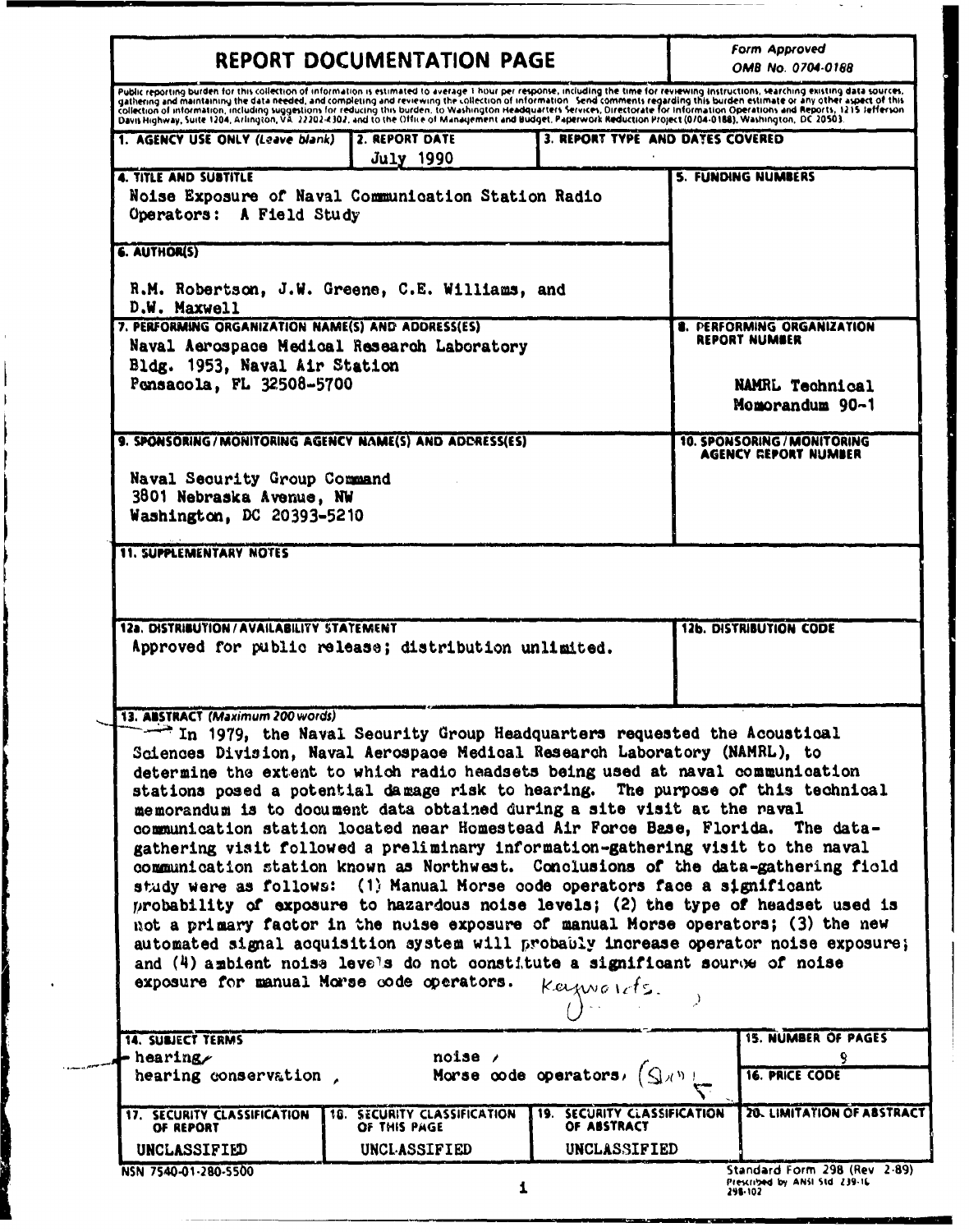# INTRODUCTION

In 1979, the Naval Security Group Headquarters requested the Acoustical Sciences Division, Naval Aerospace Medical Research Laboratory (NAMRL), to determine the extent to which radio headsets being used at naval communication stations posed a potential damage risk to hearing. The purpose of this technical memorandum is to document data obtained during a site visit at the naval communication station located near Homestead Air Force Base, Florida. The data-gathering visit followed a preliminary information-gathering visit to the naval communication station known as Northwest.

# SUMMARY OF DATA GATHERING AT NAVAL COMMUNICATIOM STATION NEAR HOMESTEAD AIR FORCE BASE (MAY 7-10, 1979)

The Homestead site had a much larger number of manual Morse operators than did Northwest. In contrast to Northwest where much activity was observed, most positions at Homestead were set to predetermined frequencies so that the operator's task was primarily one of mcnitoring.

Homestead was on a three-shift system with approximate start/stop times being 0700 to 1600 (day), 1600 to 2400 (eve), and 2400 to 0700 (mid). Approximately every 3 weeks, individual operators got 3 days off, and operators routinely had less than 3 hours off between shifts when shifts overlapped.

Although the R-390 receiver had a limiter circuit and control, most operators did not use it. In a briefing at the Naval Technical Training Center, Corry Station, before the field trip, the investigators were told this would be the case. The use of the limiter is not taught in the manual Morse code training program at Corry Station, nor is its use stressed at Homestead.

Several types of headsets were in use at the test site. The most frequently used headset was the standard Bakelite Murdock, Type NT-49016A. The Telex Twinset was the second most frequently observed unit. This is a binaural insert-type headset whose transducer is located on the headband, and whose acoustic signal is then fed to the ear tips. Most operators did not wear the ear tips inserted into the ear canal, but a few operators were observed doing so. The least-used unit (observed on only two or three operators) was an inexpensive, light-weight, supra-aural, Japanese-built  $\mathbf{r}$ device.

Tn response to a Naval Security Group Command hearing conservation instruction, Homestead personnel had just received hearing tests before the  $_{\text{on}}$ data-gathering team arrived.



**By.\_** ny<del>.<br>Distribution</del> d.stribution/ Availability Codes **copy** Aviliidor  $\left\vert \begin{array}{cc} \mathbf{c}_{\mathrm{ref}} & \mathbf{c}_{\mathrm{ref}} \\ \mathbf{c}_{\mathrm{ref}} & \mathbf{c}_{\mathrm{ref}} \end{array} \right\vert$ **1 1** *A* **1**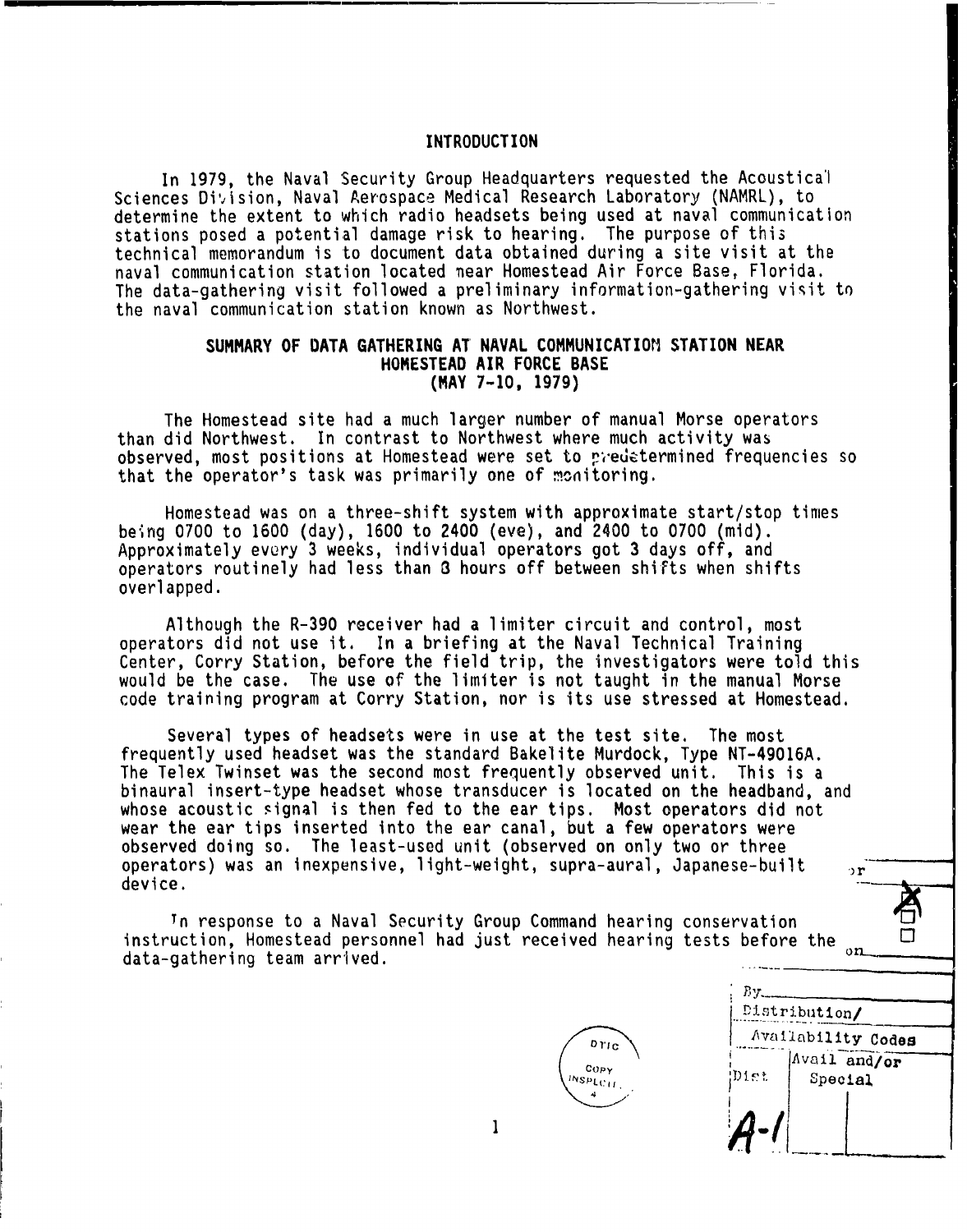METHOD

## SUBJECTS

Subjects for the dosimetry portion of the study were 33 manual Morse code operators. A sampling of 25 subjects, **dll** of whom were in the CTR rate or MOS 26221, were given hearing tests.

# EQUIPMENT

Varied types of instrumentation were employed in the study. The Metrosonic Model 301 Metrologger and Model 651 Metroreader were used in the noise dosimetry aspect of the survey. The 301 is a personal sound-levelmonitoriig device utilizing a quarter-inch remote ceramic microphone worn at the ear. It is a microprocessor-controlled device that stores noise-level information in either time-history or amplitude-distribution format. The unit has a dynamic range of 64 dB and a baseline of 60 or 70 dBA depending on the PROM selected. After the monitoring period is over, the stored digital information is transferred to the model 651 Metroreader, which produces a thermally printed copy of the findings.

Ambient noise 'neasurements were obtained with a General Radio soundlevel meter (Model 1933). Hearing tests were accomplished with a Grason-Stadler Model 1707 pure tone audiometer. Two unique transducers were evaluated in terms of their signal monitoring capability. One was the<br>Radioear B70A bone conduction unit, and the other was a two-speaker shoulder-worn unit on loan from the Naval Ship Engineering Center (NAVSEC).<br>Finally, an Altec Model 436B compressor or amplifier was tested as a means of reducing the acoustic output of the R-390. Volume compressors have been used<br>for many years by broadcasting networks to automatically control peak signal levels without any audible changes in network attenuation or background noise. The compressor characteristics are usually adjusted for a relatively fast attack time (5-10 ms) and a slow release time (1-2 s).

#### PROCEDURE

Personal sound-level monitoring devices were placed on each of six subjects at the beginning of their watch. In all, three day watches, two mid watches, and two eve watches were monitored. Subjects were instructed not to remove their dosimeters during their watch and to wear them to chow, the restroom, et cetera. Overall compliance with the instructions was good, although one or two exceptions were noted. In one instance, a subject left his dosimeter at his operator position during breaks, but the effect **of** this noncompliance on the overall expisure information was probably minima't. The investigators removed the dosimeters at the end of each watch, and the data were then transferred to the 651 Metroreader and printed out at that time.

The Altec 436B compressor was connected to an operator position between the earphone jack and the headset. The compressor was adjusted to provide a ons carphone gack and the headset: The compressor was adjusted to p<br>"comfortable" listening level while providing an average of 10 dB of compression. Thus, when a signal was received, the gain was reduced by 10-15 dB, and without a signal, the gain automatically increased gradually to the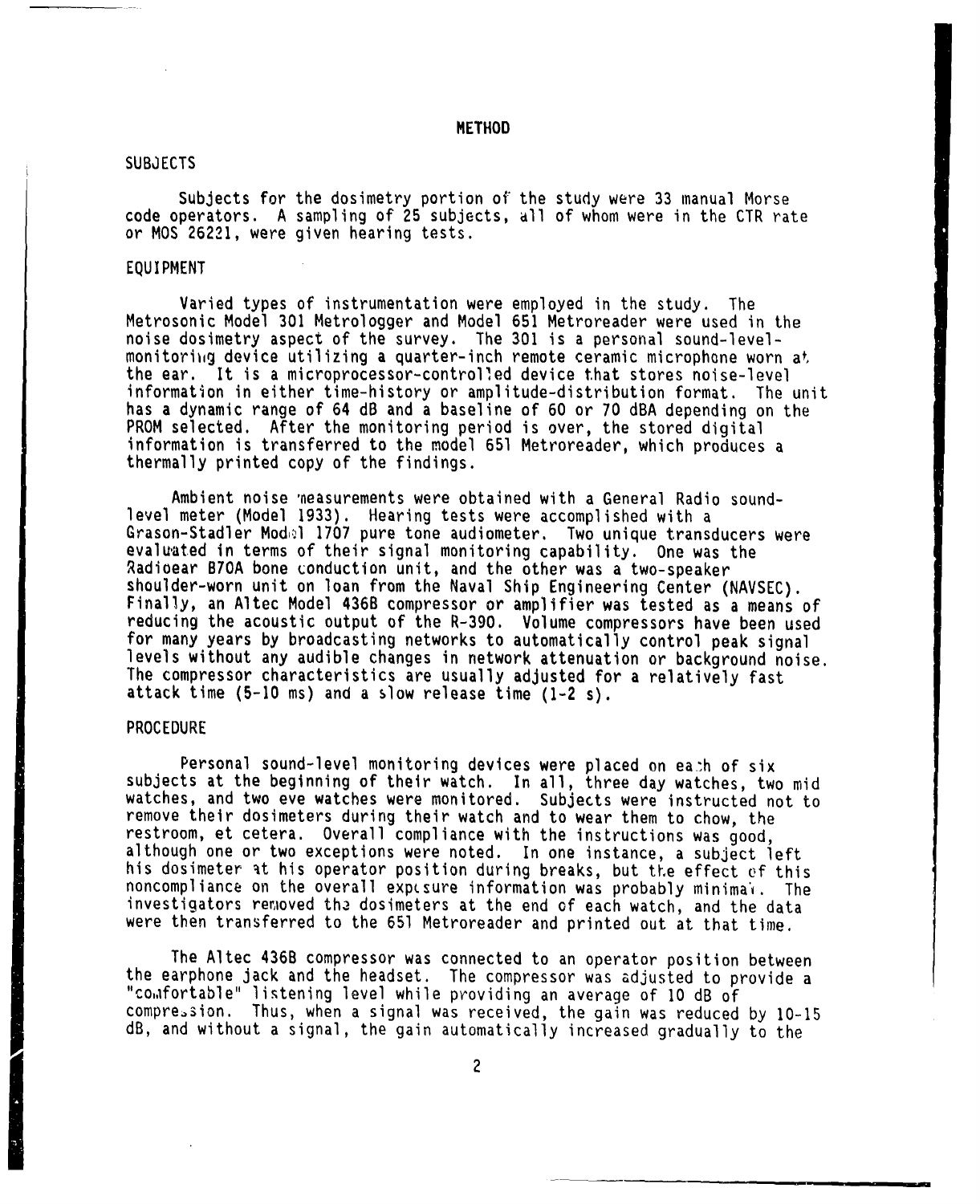preadjusted output level. To test this, several senior technicians (CTRs) were asked to listen to the signals and comment on what they heard.

# Hearing Threshold Measurements (HTLs)

The HTLs (frequency range 1000-6000 Hz) of each of the 25 subjects were obtained in an office area where the announcement/music speaker was disconnected to reduce the ambient noise. Measurements of the ambient noise, obtained with a Grason-Stadler Model 1933 sound-level meter, indicated minimal levels that would not affect measurement in the frequency range tested.

## Ambient Noise Measurements **-** Collection Room

During each of the seven work shifts surveyed, octave-band-level measurements were obtained at each end of the manual Morse code room.

#### Operator Trials with New Transducers

Ten operators volunteered to wear the Radioear B70A bone conduction unit. Each subject wore the unit for 10-15 min and was then asked for comments. The NAVSEC shoulder speakers were evaluated similarly but with only 2-3 subjects.

## RESULTS AND DISCUSSION

# EXPOSURE MONITORING

Table **1** summarizes the Metrologger findings. The most important information in the table is shown in the columns labeled LEQ and LOSHA (85). Of the four exposure values available from the Metrologger, these two measures are considered to be most applicable to the question at hand: Are manual Morse code operators exposed to hazardous noise levels in their operational setting?

The LEQ (equivalent level) measurement follows the "equal energy rule." Damage risk criteria based on the "equal energy rule" state that because the equivalent of up to 90 dBA exposure in an <sup>o</sup> h period is acceptable, for every 3 dB above 90, the exposure time would have Lo be reduced by a factor of two to be below a hazardous value.' For example, at a level of 93 dB, a 4-h exposure would be permissible without protection; at 96 dB, a 2-h exposure, et cetera. The **LEQ** calculation made by the Metrologger includes energy down to the baseline of the instrument (either 60 or 70  $dB$ ).

The LOSHA (85) is computed on the basis of a possible future level to be adopted by the Occupational Safety and Health Administration. These damage risk criteria state that the equivalent of up to 85 dBA exposure in an 8-h period is acceptable without hearing protection, and that for every 5 dB above 85, the exposure time would be reduced by a factor of two.<sup>1</sup> In this computation, no energy below 85 dB is included by the Metrologger.

SNavy hearing damage risk criteria promulgated since 1979 are more

<sup>&</sup>lt;sup>1</sup> Navy hearing damage risk criteria promulgated since 1979 are more stringent (1).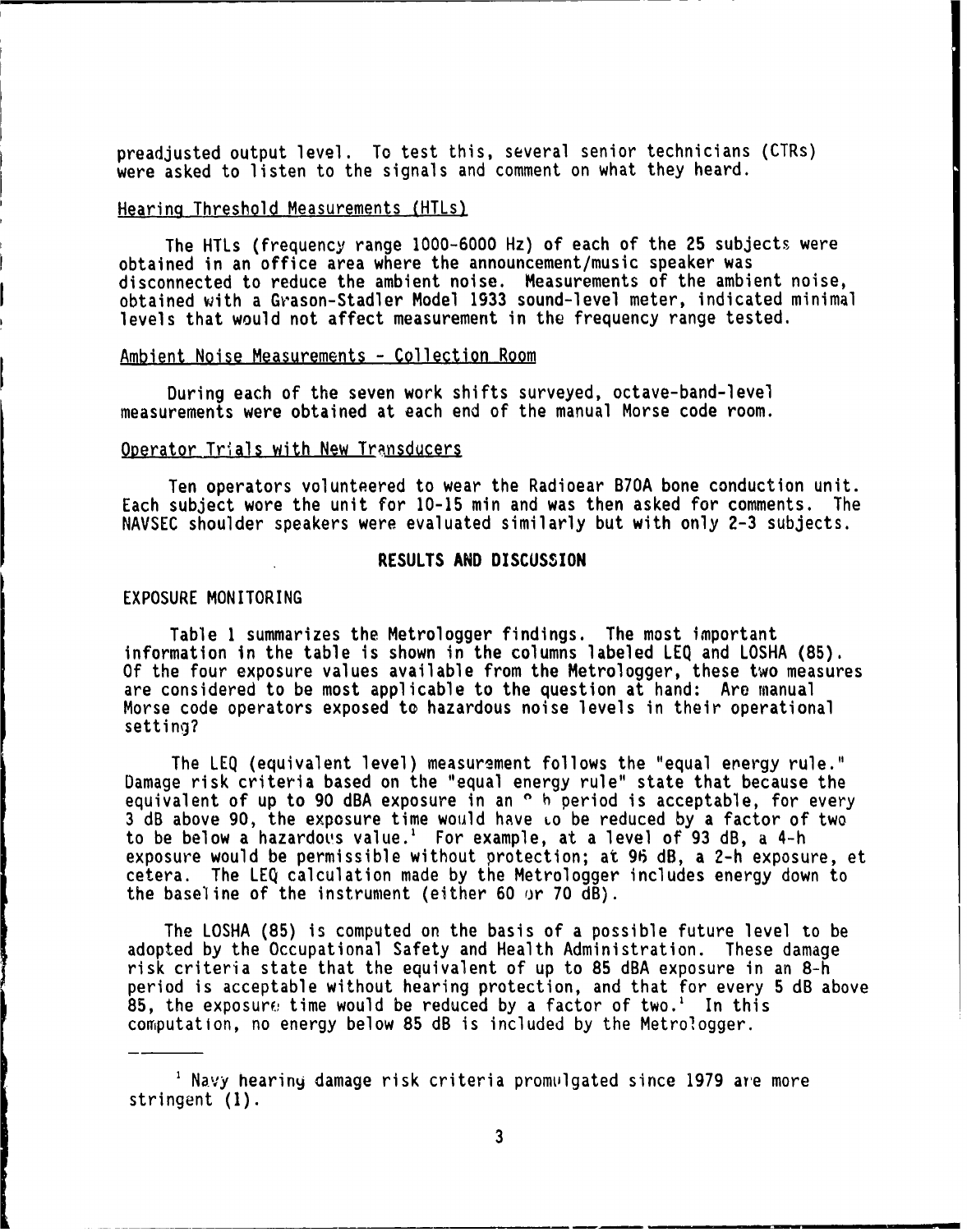A review of the information in Table **I** indicates that 19 of 39 LEQ monitoring periods show levels of **90** dBA or greater. This means that 49% of the monitoring periods were potentially hazardous for the operators. findings resulted when the LOSHA data were examined. Of the 24 LOSHA (85) monitoring periods, 12 (or 50%) exceeded the damage ris': criterion of 85 dBA or greater. The number of operators wearing the standard Murdock unit and the Telex unit were divided about equally for both the LEQ and LOSHA (85) calculations. Therefore, the type of headset used by the operator is not fel to be a critical factor in the exposure.' Because maximum levels recorded sometimes reached 128 dBA and 50% of the operator positions posed an auditory hazard to the operators, we concluded that some means must be found to reduce acoustic levels available at the headsets.

The survey team concluded that personnel with exposure would incroase after the installation of the new autcmated search system due to much shorter periods of "no signal." Because the operator will be receiving even more exposure to tonal signals than is now the case, the automated system must have some provision for automatic signal limiting at the operator's position.

Table 2 shows the noise-exposure distribution by workshift. The highest probability for over-exposure is during the eve watch, followed by the day and mid watches, respectively.

Three interim measures could be implemented to reduce operator noise exposure. The first involves the study of, and possible realignment of, work shifts. If possible, an individual should have as close to 16 h between work shifts as is practical. Second, local training in the proper use of the noise limiter on the R-390 should be instituted as soon as possible. Third, 3lthough no change in the transducers currently used at Homestead appears necessary, the insertion of the Telex ear tips into the ear canal should be prohibited.

## AMBIENT NOISE

Ambient-noise measurements in the collection room were so similar over the seven measurements taken that data have been averaged for each of the two measurement positions (Table 3). The ambient-noise levels observed are not sufficiently high to be of concern as a significant source of exposure for the operators.

2 During monitoring periods 18 and 23, the operators wore the Telex with the headset tips seated in the ear canals. It is assumed that exposure levels in these cases were higher than the levels indicated in Table **1.**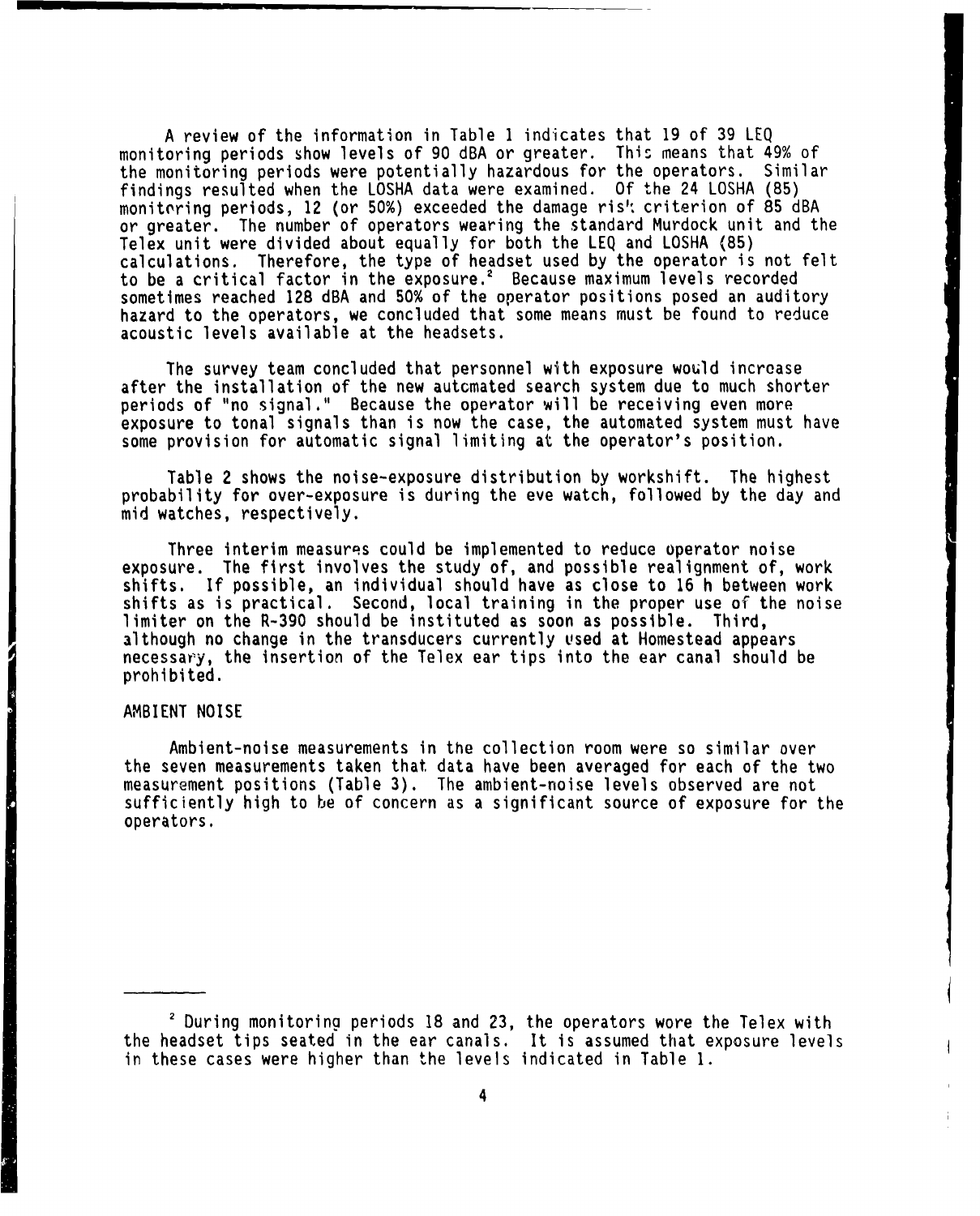|                               | I Montagnación |                    |                   |                       |                          |          |                     |                                                                                 |
|-------------------------------|----------------|--------------------|-------------------|-----------------------|--------------------------|----------|---------------------|---------------------------------------------------------------------------------|
|                               |                | <b>WORK STIRKE</b> | Poor King Million | Earthquare Las        | <b>Samoe River</b><br>La |          | <b>Costa Boston</b> | Maximide due<br>Comments                                                        |
| 1<br>2                        | υ<br>D         | 4<br>33            | В<br>В            | 2.26<br>2.22          | 90<br>99                 | 83<br>95 | 115<br>124          |                                                                                 |
| 3                             | D              | 2                  | T                 | 2.19                  | 81                       | 71       | 105                 |                                                                                 |
| 4                             | D              | 24                 | B                 | 2.12                  | 101                      | 95       | 124                 |                                                                                 |
| 5                             | D<br>D         | 4<br>1             | В<br>T            | 2.31<br>2.27          | 81<br>82                 |          |                     | Time history<br>Time history                                                    |
| 6<br>$\overline{\phantom{a}}$ | D              | 10                 | T                 | 8.00                  | 83                       |          |                     | Time history                                                                    |
| 8                             | D              | 3                  | B/T               | 8.00                  | 86                       |          |                     | Time history                                                                    |
| 9                             | D              | 7                  | T                 | 8.12                  | 98                       | 92       | 123                 | $B-3 h; T-5 h$                                                                  |
| 10                            | D              | 7                  | 7                 | 8.12                  | 102                      | 97       | 128                 |                                                                                 |
| 11                            | D              | 1                  | T                 | 8.22                  | 90                       | 86       | 109                 |                                                                                 |
| 12                            | D              | 7                  | 7<br>T            | 8.14<br>$\hat{C}$ ,03 | 86<br>95                 | 75       | 117                 | Time history                                                                    |
| 13<br>14                      | D<br>D         | 4<br>24            | В                 | 6.04                  | 101                      |          |                     | Time history; 4 receivers; 2 phones                                             |
| 15                            | D              | 23                 | В                 | 6.03                  | 80                       | 70       | 103                 |                                                                                 |
| 16                            | D              | 10                 | T                 | 6.07                  | 82                       | 74       | 117                 |                                                                                 |
| 17                            | D              | $\mathbf{1}$       | T                 | 6.03                  | 91                       | 87       | 110                 |                                                                                 |
| 18                            | E              | 18                 | T                 | 6.45                  | 95                       | 91       | 115                 | Wears tip in canal                                                              |
| 19                            | Ë<br>E         | 6<br>1             | T<br>B/T          | 6.55<br>6.22          | 85<br>89                 | 81<br>84 | 108<br>119          |                                                                                 |
| 20<br>21                      | E              | 13                 | T                 | 6.29                  | 96                       | 93       | 120                 |                                                                                 |
| 22                            | E              | 24                 | В                 | 6.54                  | 91                       |          |                     | Time history                                                                    |
| 23                            |                | 22                 | T                 | 6.42                  | 85                       |          |                     | Time history; wears tip in canal                                                |
| 24                            | E<br>E         | $\boldsymbol{2}$   | B/J               | 7.08                  | 76                       | 70       | 100                 |                                                                                 |
| 25                            | Ē              | 13                 | T                 | 6.27                  | 102                      | 97       | 122                 |                                                                                 |
| 26                            | E              | 21                 | T                 | 7.01                  | 86                       | 80       | 104                 |                                                                                 |
| 27<br>28                      | Ę<br>É         | -6<br>24           | T<br>В            | 6.58<br>6.51          | 90<br>94                 | 85<br>78 | 113                 | Time history; 4 receivers; 2 phones                                             |
| 29                            | E              | 3                  | T                 | 6.58                  | 94                       | 71       |                     |                                                                                 |
| 30                            | M              | 1                  | T                 | 7.42                  | 86                       | 78       | 118                 |                                                                                 |
| 31                            | M              | 11                 | T                 | 7.32                  | 80                       | 71       | 96                  |                                                                                 |
| 32                            | M              | 18                 | T                 | 7.41                  | 90                       | 86       | 123                 |                                                                                 |
| 33                            | M              | 6                  | Τ                 | 7.29                  | 90                       |          |                     | Time history                                                                    |
| 34                            | M              | S                  | T                 | 7.39                  | 82<br>82                 | 76       | 109                 | Time history                                                                    |
| 35<br>36                      | M<br>М         | 6<br>24            | T<br>B            | 7.41<br>7.45          | 99                       | 90       | 120                 | Phones off 1 h while copying                                                    |
| 37                            | M              | $\mathbf{I}$       | T                 | 7.48                  | 83                       | 78       | 107                 |                                                                                 |
| 38                            | M              | $\mathbf{11}$      | J                 | 7.39                  | 87                       |          |                     | Time history; subject took off dosimeter for chow                               |
| 39                            | М              | 25                 | B                 | 7.34                  | 77                       |          |                     | Time history; no activity at position; (earphone<br>hung up with mike on phone) |
|                               |                |                    |                   |                       |                          |          |                     |                                                                                 |

TABLE **1.** Summary of Noisa-expostire Data Obtained on Manual Morse Code Operators.

**1. D** = day, E eve, M = mid.

2. B = Bakelita, T = Telex, J = Japanese. **3,** Overall equivalent level (3 dB exchange ratio) computed for the entire sample time.

1. Weighted (dBA) equivalent level (5 dB exchange ratio) computed for the entire sample time with all measures below 85 dBA excluded from the calculation.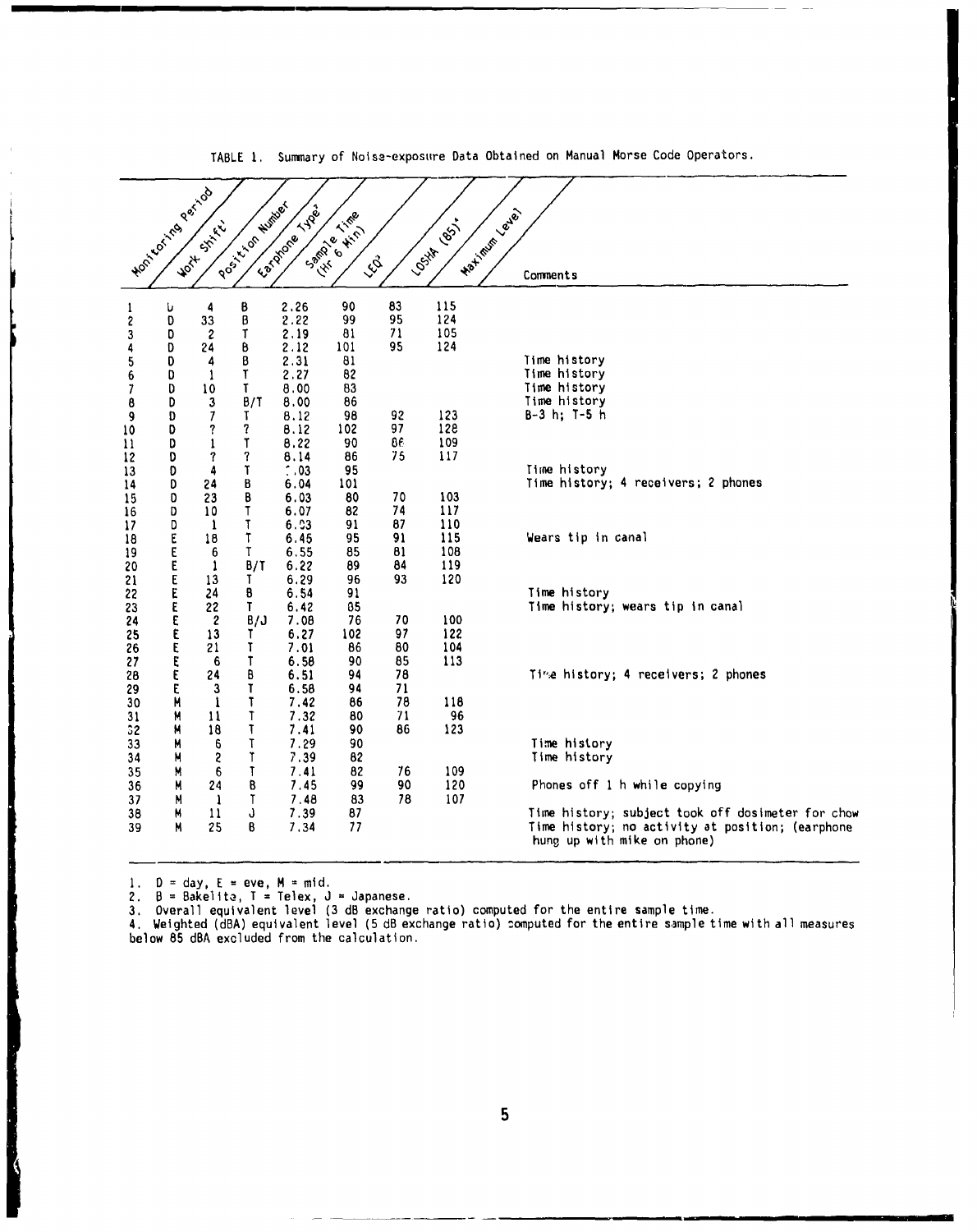| Work shift        | # Sample periods | % Periods LEQ<br>85 dB or more |
|-------------------|------------------|--------------------------------|
| Day<br>Eve<br>Mid | 17<br>12<br>10   | 65<br>92<br>50                 |

Table 2. Noise-exposure Distribution by Work Shift.

Table 3. Average Octave Band, dBC and dBA Noise-level Measurements (dB) Taken at Each End of the Operator Area of the Collection Room.

| Octave band center frequency (Hz) |          |            |           |          |          |          |          |          |          |          |          |           |
|-----------------------------------|----------|------------|-----------|----------|----------|----------|----------|----------|----------|----------|----------|-----------|
| Position 31.5 63 125 250          |          |            |           |          | 500      | 1000     | 2000     | 4000     | 8000     | 16000    | dBC      | dBA       |
| $\frac{1}{2}$                     | 68<br>70 | 70 —<br>72 | -71<br>72 | 69<br>71 | 69<br>70 | 65<br>67 | 63<br>62 | 63<br>58 | 60<br>58 | 54<br>52 | 76<br>77 | -71<br>72 |

# HEARING

and the same of the same of the same of the same of the same of the same of the same of the same of the same of

Average high-frequency HTLs of the 25 manual Morse code operators are listed by the operator's length of service (LOS) in Table 4. Brackets indicate a significant high-frequency hearing loss, which is defined as an average hearing decrement of 30 dB or greater at 3000, 4000, and 6000 Hz.<br>Generally, noise does not produce a unilateral hearing loss, but considering that we examined earphone listening (as opposed to a noise field situation) and considering individual preferences in type of and manner of wearing earphones, the significant losses by subjects **i** and 15 could very well be noise-induced. If the unilateral losses are included, 20% of the subjects examined have a significant high-frequency hearing loss. Though not listed in Table 4, 40% of the subjects had at least one frequency in the 3000-6000 Hz range yielding a threshold of 30 dB or greater. Twenty-five subjects represent a small sample and no confident conclusions can be drawn. To afford some perspective to the 20% figure mentioned earlier, a comparison can be offered to hearing data collected earlier on various Navy enlisted ratings **(1).** In this comparison, the 20% CTR figure would fall between the Aviation Ordnance rate (19%) and the Aviation Mechanics rate (22%), which are both recognized as noise hazardous.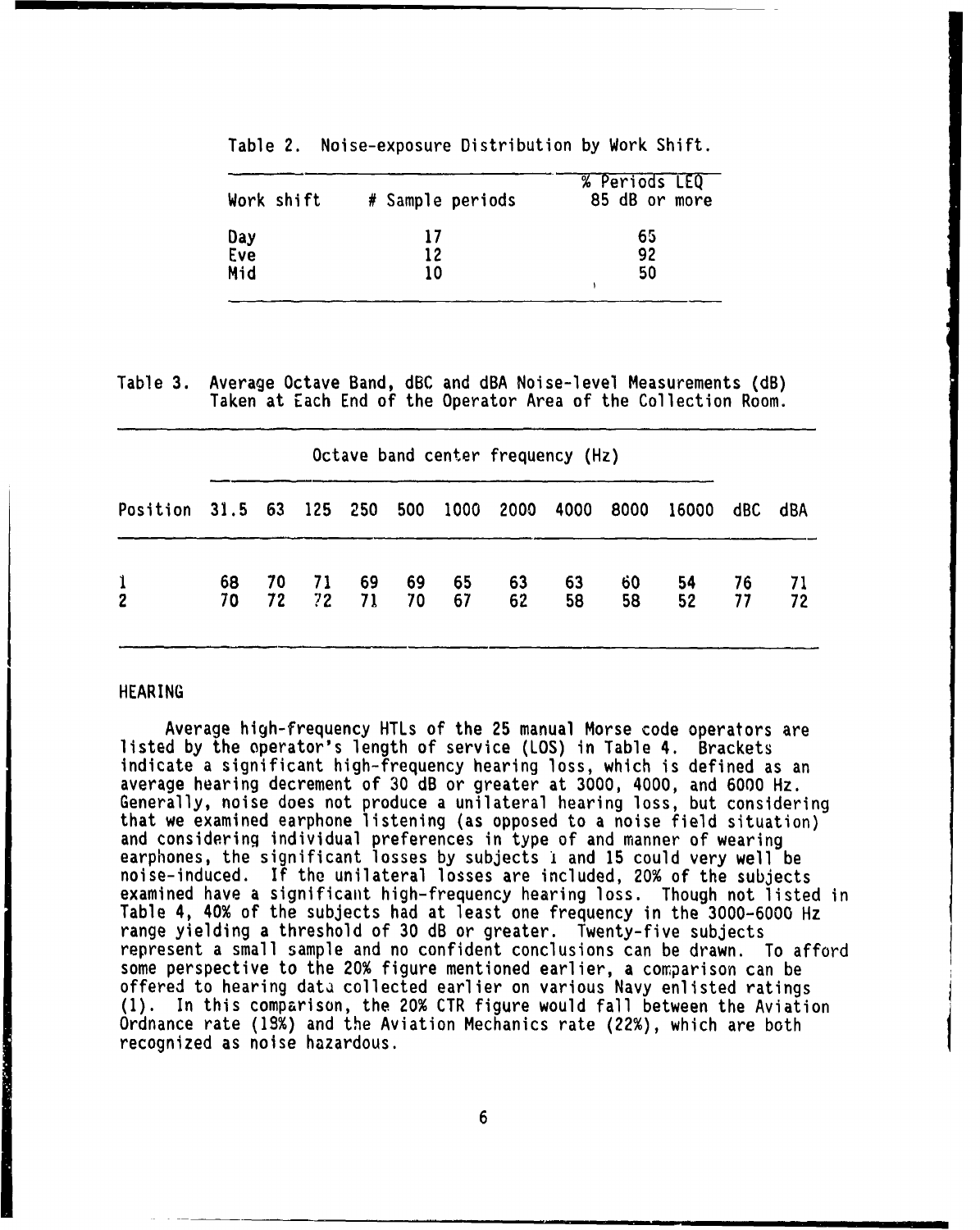| Subject                            | L <sub>0</sub> S<br>(years/months)                                | Ear<br>Right                         | Left                                        |  |
|------------------------------------|-------------------------------------------------------------------|--------------------------------------|---------------------------------------------|--|
|                                    | 15/0<br>14/0                                                      | $\overline{[55]}$<br>$\overline{12}$ | $\overline{27}$<br>23                       |  |
|                                    | 12/0<br>10/0                                                      | [37]<br>13<br>3                      | [60]<br>23<br>8                             |  |
|                                    | 9/0<br>$\frac{8}{6}$<br>$\frac{6}{10}$                            | $[57]$<br>13                         | [55]<br>20                                  |  |
| 1234567890                         | 5/6<br>5/0<br>4/0                                                 | [45]<br>8                            | $[57]$<br>10<br>8                           |  |
| 11<br>12<br>13                     | 3/9<br>$\frac{3}{6}$                                              | 13<br>15<br>13                       | 15<br>25<br>20                              |  |
| $\frac{14}{15}$<br>$\frac{16}{16}$ | 3/4<br>3/0                                                        | 138737818                            | 10<br>[43]                                  |  |
| 17<br>18                           | 3/0<br>3/0                                                        |                                      | 5<br>12                                     |  |
| 19<br>20<br>21                     | $\frac{2}{6}$<br>$\frac{2}{6}$<br>$\frac{2}{4}$<br>$\frac{2}{10}$ | 15<br>$\overline{\mathbf{3}}$        | $\overline{8}$<br>7<br>$\overline{7}$<br>12 |  |
| 22<br>23                           | $\frac{2}{2}$                                                     | 10<br>$\frac{5}{5}$                  | $\overline{7}$<br>20                        |  |
| 24<br>25                           | 1/4<br>0/10                                                       | 10                                   | $\frac{5}{12}$                              |  |

# Table 4. Average High-frequency HTLs' of 25 Manual Morsi Code Operators by Length of Service (LOS).<sup>b</sup>

£ Mean of HTLs at 3000, 4000, and 6000 Hz.

**<sup>b</sup>**Brackets indicate an average hearing decrement of 30 db or greater at 3000, 4000, and 6000 Hz.

# New Transducers

is well as a small state of the same way.

The shoulder-worn speaker system was not well received. The consensus was **1)** it could become uncomfortable over time, 2) it radiated too much noise around the wearer, and 3) because the ears were unoccluded, too much interference was created by ambient room noise. Unless some reasonable solution can be found to overcome these significant objections, further development of this type of device should not be pursued.

The 10 operators who wore the bone-conduction unit generally gave favorable comments concerning signal clarity. Some operators perceived less "hash" in the signal. As with the shoulder-worn unit, the operators' ears were unoccluded when wearing the bone-conduction device. Several operators said that ambient noise in the room interfered with their hearing of low-level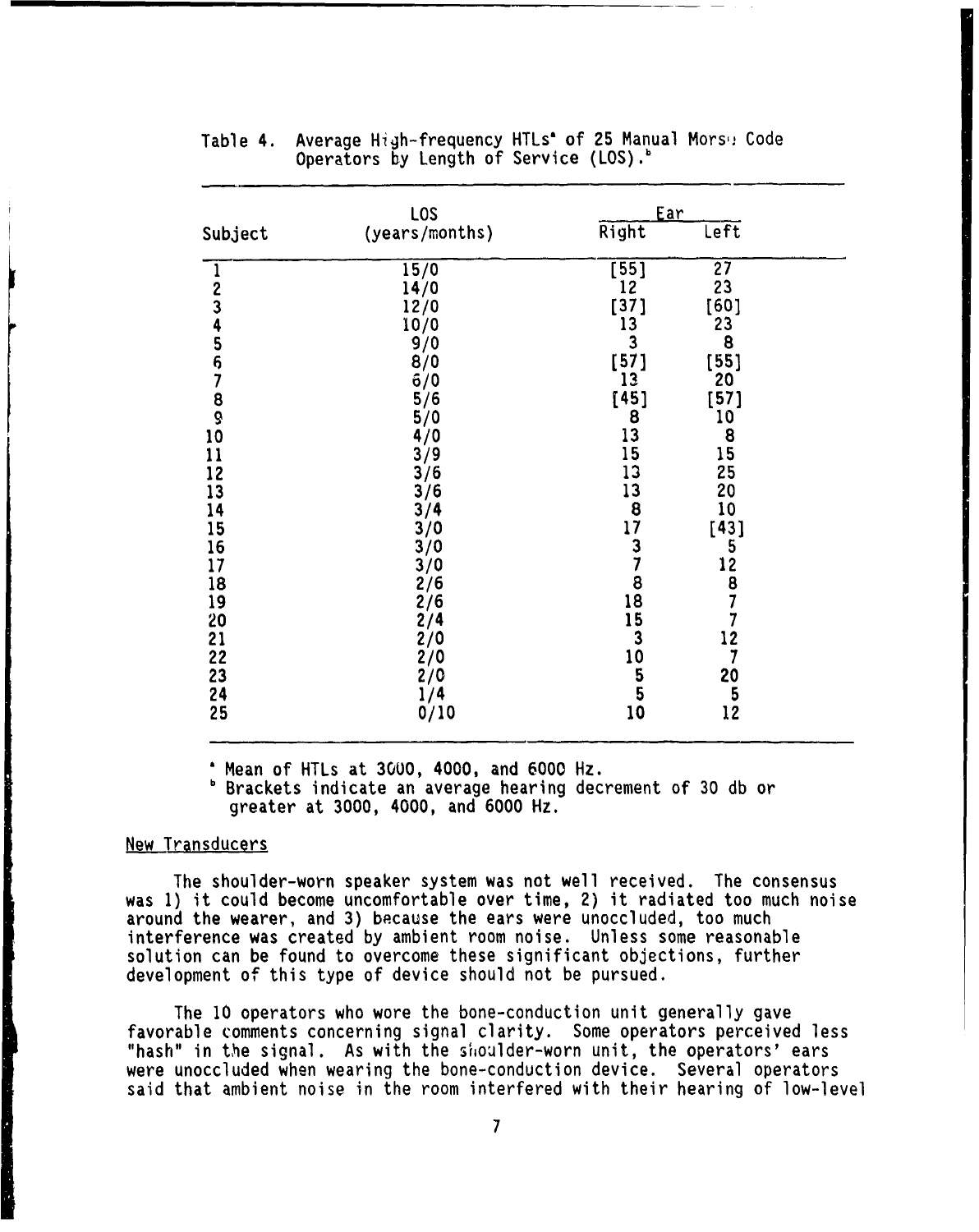code. Some operators were bothered by the laterality of the signal, that is, signals were perceived to be heard on the side where the unit was placed. Benefits of the device would include a reduction of noise radiated into the room, and for more difficult-to-hear signals, the potential for utilizing some tactile sensation to supplement the auditory sense. Because the objections raised by the operators to the bone-conduction unit could be solved with relative ease, we feel that further work on a device of this nature should be pursued.

## Compressor Amplifier

The trial of the Altec 436B compressor was suucessful. Senior technicians who listened to the signals commented that they heard the signals very well and did not experience any difficulty with either high- or low-level signals.

Because time constraints permit only gross adjustments of the frequency or radiofrequency gain ccntrols when operators receive a strong signal on the R-390, an automatic level control circuit, such as a volume compressor, appears to be the most viable solution to the signal-peaking problem. The design and testing of such a circuit modification seem justified on the basis of the clear auditory hazard shown to exist for the manual Morse code operators. A plan for its design and testing should directly involve the NSA systems engineer in charge of the Homestead projects. After testing and validation at the Homestead site, the circuit could be incorporated at other existing or projected automated search installations. Direct contact with the systems engineer and one of the members of the NAVSECGRUCOM-sponsored studies at Northwest and Homestead should be arranged as soon as practical.

#### CONCLUSIONS

**1.** Manual Morse code operators face a significant probability of exposure to hazardous noise levels.

2. The type of headset used is not a primary factor in the noise exposure of manual Morse code operators.

3. The new automated signal acquisition system will probably increase operator noise exposure.

4. Ambient noise levels do not constitute a significant source of noise exposure for manual Morse code operators.

#### REFERENCES

- **1.** Department of the Navy, OPNAVINST 5100.23B, Chapter 18, August 1983.
- 2. Robertson, R.M., Page, J.C., and Williams, C.E., The Prevalence of Hearing Loss Among Selected Navy Enlisted Personnel, NAMRL-1251, Naval Aerospace Medical Research Laboratory, Pensacola, FL, September 1978. (AD A062 832)